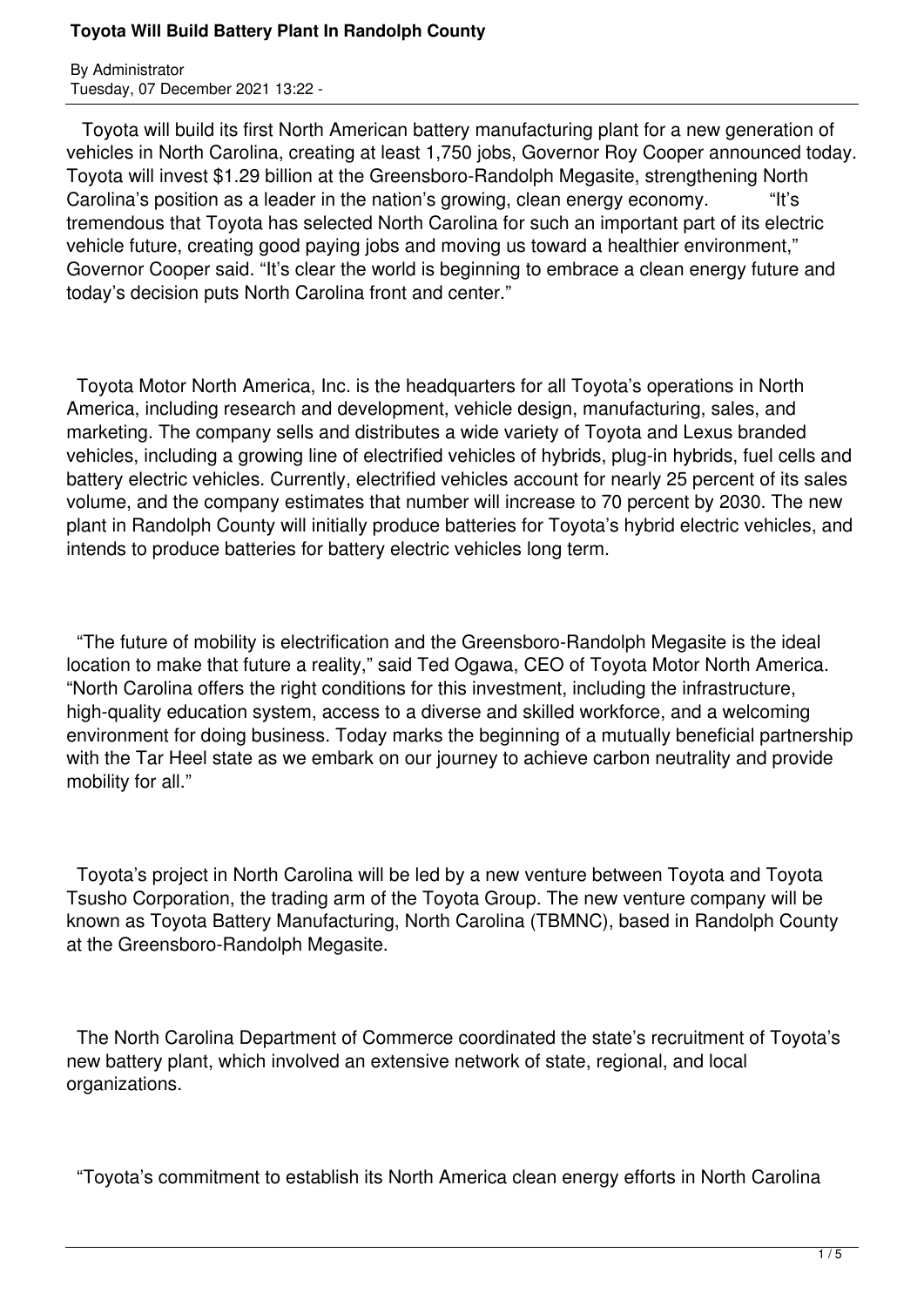By Administrator Tuesday, 07 December 2021 13:22 -

shows that preparation pays off enormously," said Commerce Secretary Machelle Baker Sanders. "The hard work of preparing any site for business development involves not just moving dirt and laying infrastructure but investing in education, workforce development, and the collaborative networks that pull resources together. I'm proud of the people and organizations that have worked closely together over many years to make today's announcement possible."

 The TBMNC project will be facilitated, in part, by a Transitional Job Development Investment Grant (JDIG) approved by the state's Economic Investment Committee earlier today, the first JDIG of this classification ever awarded. The North Carolina General Assembly introduced the Transitional project classification to the JDIG program in November of this year, joining the state's existing special classes of High-Yield and Transformative economic development projects.

 Toyota's project is estimated to grow the state's economy by at least \$9.5 billion over 20 years, the time period when the grant's first phase could be active. Using a formula that takes into account the new tax revenues generated by the 1,750 new jobs required in the grant's first phase, the JDIG agreement authorizes the potential reimbursement to the company of up to \$79.1 million. This potential payment would be spread over 20 years.

 Should Toyota increase the number of jobs and capital investment committed to the project to 3,875 jobs and \$3 billion of investment within 36 months of today's award, the company will trigger phase 2 of the Transitional JDIG and could then receive up to an estimated \$315 million over the life of the grant, which could expand to run for as many as 39 years. The state's economy would grow by a total of nearly \$35 billion, due to the increased scale of the project.

 The potential phase 2 payment to the company is only an estimate at this point, since the ultimate amount will be calculated based both on when the increased investment and job creation targets are met, as well as the final reported number and type of jobs that are ultimately created for the project.

 Like all grants from the JDIG program, any state payments only occur following performance verification each year by the departments of Commerce and Revenue that the company has met its incremental job creation and investment targets.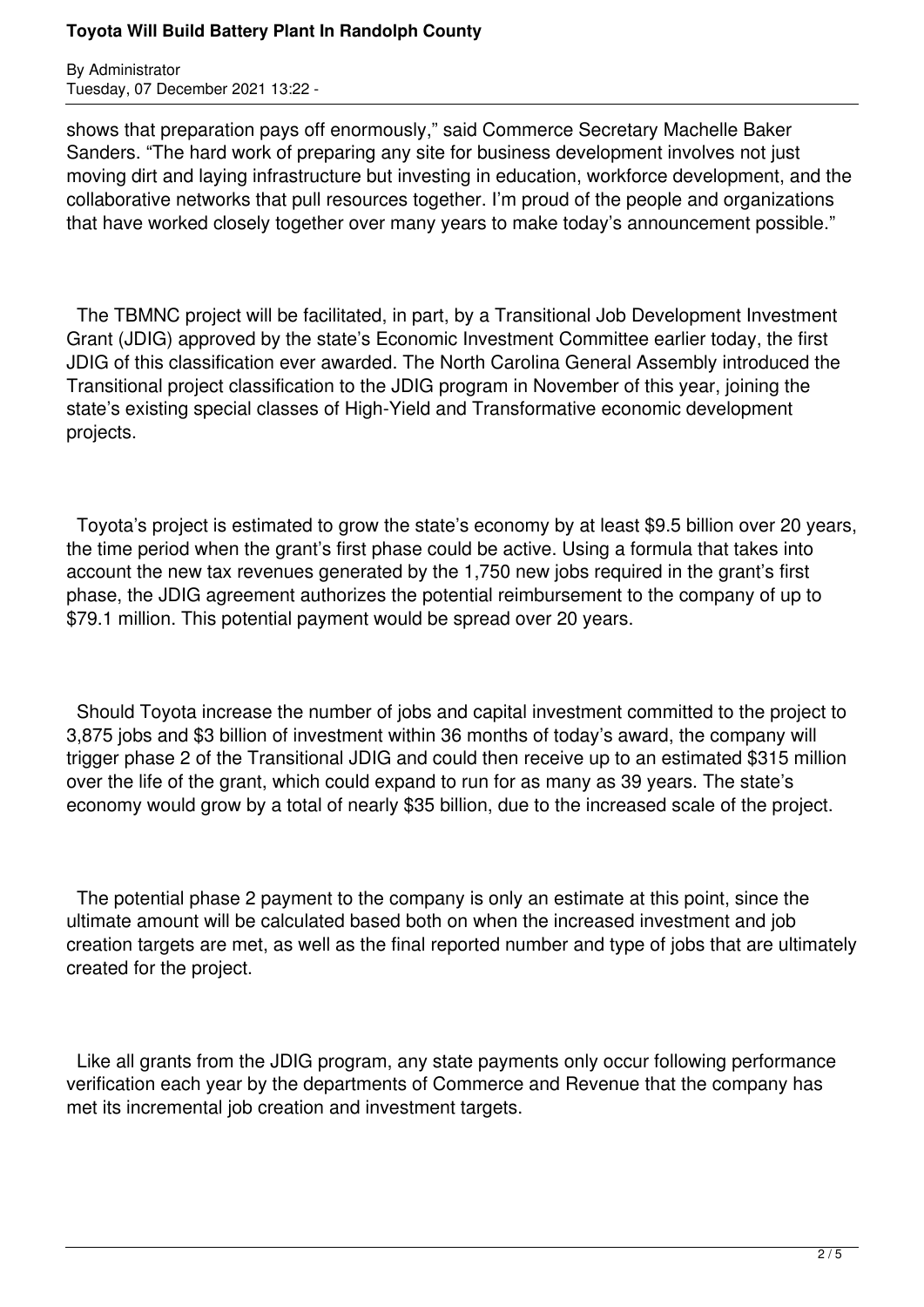By Administrator Tuesday, 07 December 2021 13:22 -

 Toyota's JDIG agreement also calls for moving as much as \$7.5 million into the state's Industrial Development Fund – Utility Account under the first phase of the grant. The Utility Account helps rural communities anywhere in the state finance necessary infrastructure upgrades to attract future business. Additional funding for the Utility Account would occur if the grant enters its second phase.

 The state approved additional support to help with final site preparations at the Greensboro-Randolph Megasite in the recently passed state budget (North Carolina Senate Bill 105). For the project's first phase, \$135 million has been appropriated to the Department of Commerce, which will be used by the North Carolina Department of Transportation for road, highway interchange, and other site improvements in Randolph County and at the megasite. Should the company exercise its option to trigger phase 2 of the Transitional JDIG, then an additional \$185 million in site development funds would become available.

 Salaries for the new jobs at the battery plant will vary by position, but taken together will average \$62,234, increasing the regional payroll by more than \$100 million every year. Randolph County's overall average annual wage is currently \$37,865.

 "I welcome Toyota to North Carolina," said Senator Phil Berger, President Pro Tempore of the North Carolina Senate. "We've worked hard to transform North Carolina into a jobs-friendly state with low taxes, reasonable regulations, and a world-class education system. As a result, companies big and small are creating jobs here, continuing a decade of growth."

& quot; I am proud of the hard work the General Assembly has done to ensure North Carolina is a state ripe for new business and innovation," said North Carolina Speaker of the House Tim Moore. "North Carolina consistently ranks as the nation's top state business climate. We have a balanced budget, have invested in a strong workforce, and we've maintained a AAA credit rating. As North Carolina continues to grow, Toyota's investment is a sign that we are doing the right things to attract people and businesses to our thriving state. & quot;

 The North Carolina Department of Commerce and the Economic Development Partnership of North Carolina were joined by an extensive group of partners to support the Toyota project, including: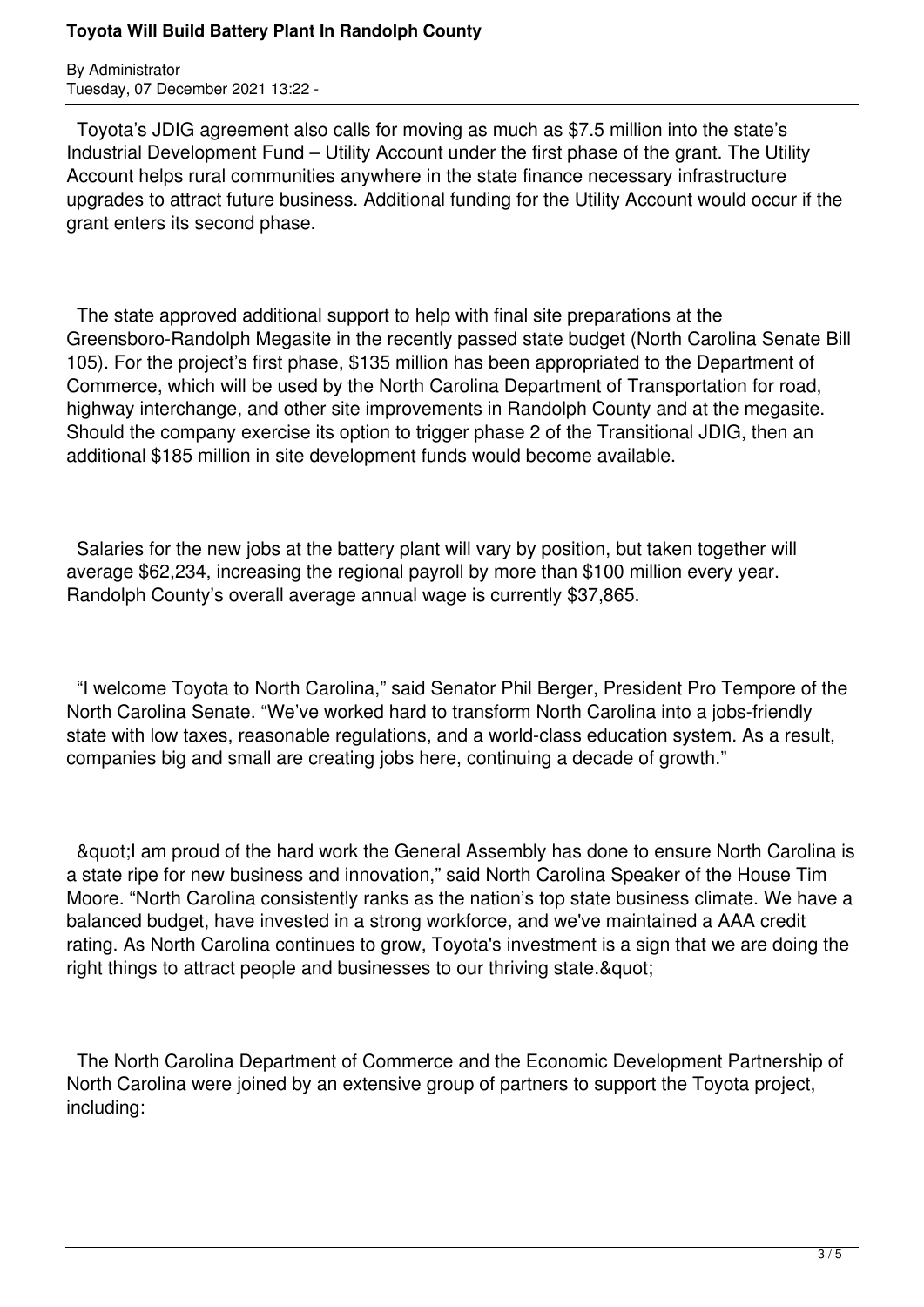By Administrator Tuesday, 07 December 2021 13:22 -

The North Carolina General Assembly

North Carolina Community College System

 The North Carolina Departments of Transportation, Environmental Quality, and Military and Veterans Affairs

North Carolina Railroad Company

North Carolina Zoo

North Carolina State University

North Carolina A&T State University

North Carolina Japan Center

Duke Energy

Piedmont Natural Gas

Norfolk Southern Corporation

Golden LEAF Foundation

Randolph County

Guilford County

City of Greensboro

Greensboro-Randolph Megasite Foundation

Guilford Technical Community College

Randolph Community College

Guilford Works

Piedmont Triad International Airport

Greensboro Chamber of Commerce

Randolph County Economic Development Corporation

###